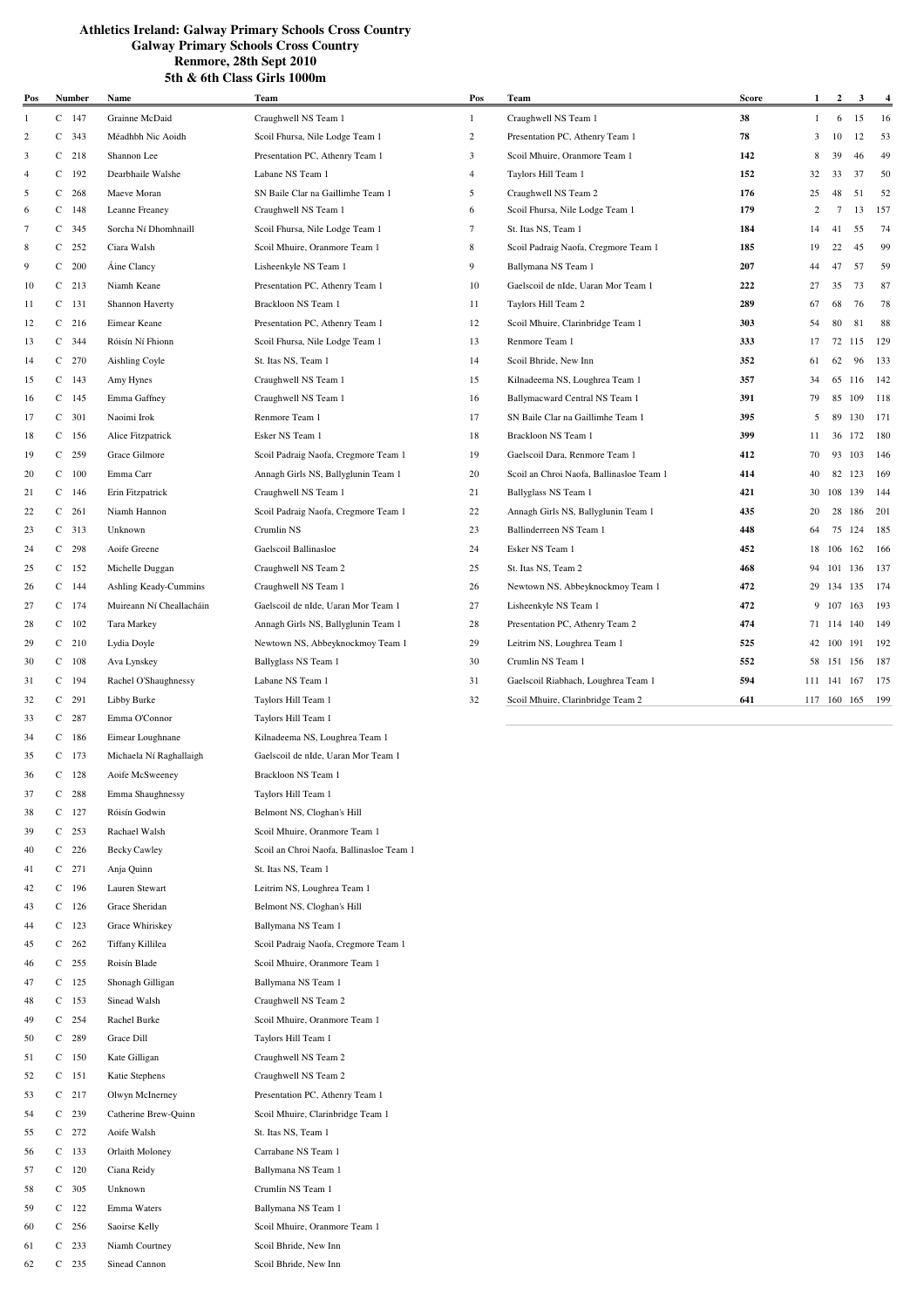| Pos        |              | <b>Number</b>      | Name                              | Team                                                                     | Pos | Team | Score | $\mathbf{1}$<br>$\overline{a}$ | 3 | $\overline{4}$ |
|------------|--------------|--------------------|-----------------------------------|--------------------------------------------------------------------------|-----|------|-------|--------------------------------|---|----------------|
| 63         |              | $C$ 121            | Cliodhna Guildford                | Ballymana NS Team 1                                                      |     |      |       |                                |   |                |
| 64         |              | $C$ 106            | Leeane Helebert                   | Ballinderreen NS Team 1                                                  |     |      |       |                                |   |                |
| 65         |              | $C$ 187            | Marliyn Verwig                    | Kilnadeema NS, Loughrea Team 1                                           |     |      |       |                                |   |                |
| 66         |              | $C$ 286            | Aisling Dempsey                   | Taylors Hill Team 1                                                      |     |      |       |                                |   |                |
| 67         |              | $C$ 297            | Molly O'Sullivan                  | Taylors Hill Team 2                                                      |     |      |       |                                |   |                |
| 68         |              | $C$ 296            | Molly Dineen                      | Taylors Hill Team 2                                                      |     |      |       |                                |   |                |
| 69         |              | $C$ 215            | Niamh Donnellan                   | Presentation PC, Athenry Team 1                                          |     |      |       |                                |   |                |
| 70         |              | $C$ 164            | Éimear Ní Mhaoláin                | Gaelscoil Dara, Renmore Team 1                                           |     |      |       |                                |   |                |
| 71         |              | $C$ 222            | Aoife O'Farrell                   | Presentation PC, Athenry Team 2                                          |     |      |       |                                |   |                |
| 72         |              | $C$ 299            | Vanessa Bernard                   | Renmore Team 1                                                           |     |      |       |                                |   |                |
| 73         |              | $C$ 169            |                                   | Aishling Ní Chóibheannaigh Nic Eoin Gaelscoil de nIde, Uaran Mor Team 1  |     |      |       |                                |   |                |
| 74         |              | $C$ 273            | Ellen McDonald                    | St. Itas NS, Team 1                                                      |     |      |       |                                |   |                |
| 75         |              | $C$ 104            | Ciara Helebert                    | Ballinderreen NS Team 1                                                  |     |      |       |                                |   |                |
| 76         |              | $C$ 292            | Aideen Naughton                   | Taylors Hill Team 2                                                      |     |      |       |                                |   |                |
| 77         |              | $C$ 135            | Rebecca O'Donovan                 | Castlegar NS                                                             |     |      |       |                                |   |                |
| 78         |              | $C$ 295            | Jennifer Lalor                    | Taylors Hill Team 2                                                      |     |      |       |                                |   |                |
| 79         |              | $C$ 115            | Ciara Lally                       | Ballymacward Central NS Team 1                                           |     |      |       |                                |   |                |
| 80         |              | $C$ 240            | Ciara O'Boyle                     | Scoil Mhuire, Clarinbridge Team 1                                        |     |      |       |                                |   |                |
| 81         |              | $C$ 241            | Lainey Lynskey                    | Scoil Mhuire, Clarinbridge Team 1                                        |     |      |       |                                |   |                |
| 82         |              | $C$ 230            | Victoria Maksimchika              | Scoil an Chroi Naofa, Ballinasloe Team 1                                 |     |      |       |                                |   |                |
| 83         |              | $C$ 182            | Isabelle Ní Ruadhaín              | Gaelscoil Riada, Athenry                                                 |     |      |       |                                |   |                |
| 84         |              | $C$ 124            | Nicola Cahill                     | Ballymana NS Team 1                                                      |     |      |       |                                |   |                |
| 85         |              | $C$ 114            | Alanna Taylor                     | Ballymacward Central NS Team 1                                           |     |      |       |                                |   |                |
| 86         |              | $C$ 293<br>$C$ 172 | Elaina Donnellan                  | Taylors Hill Team 2                                                      |     |      |       |                                |   |                |
| 87<br>88   |              | $C$ 242            | Meabh Ní Annáin<br>Niamh Slattery | Gaelscoil de nIde, Uaran Mor Team 1<br>Scoil Mhuire, Clarinbridge Team 1 |     |      |       |                                |   |                |
| 89         |              | $C$ 266            | Emma Finneran                     | SN Baile Clar na Gaillimhe Team 1                                        |     |      |       |                                |   |                |
| 90         |              | $C$ 282            | Amelia O'Donnell                  | <b>Taylors Hill</b>                                                      |     |      |       |                                |   |                |
| 91         |              | $C$ 206            | Iarla Quinn                       | Newtown NS, Abbeyknockmoy                                                |     |      |       |                                |   |                |
| 92         |              | $C$ 237            | Áine Keane                        | Scoil Mhuire, Clarinbridge Team 1                                        |     |      |       |                                |   |                |
| 93         |              | $C$ 165            | Eimear Shimizu                    | Gaelscoil Dara, Renmore Team 1                                           |     |      |       |                                |   |                |
| 94         |              | $C$ 276            | Chloe Dolphin                     | St. Itas NS, Team 2                                                      |     |      |       |                                |   |                |
| 95         |              | $C$ 285            | Lauren Kelly                      | <b>Taylors Hill</b>                                                      |     |      |       |                                |   |                |
| 96         |              | $C$ 232            | Michaela McGuinness               | Scoil Bhride, New Inn                                                    |     |      |       |                                |   |                |
| 97         |              | $C$ 274            | Nicole Browne                     | St. Itas NS, Team 1                                                      |     |      |       |                                |   |                |
| 98         | С            | 294                | Erin Reardon                      | Taylors Hill Team 2                                                      |     |      |       |                                |   |                |
| 99         |              | $C$ 260            | Megan Shaughnessy                 | Scoil Padraig Naofa, Cregmore Team 1                                     |     |      |       |                                |   |                |
| 100        |              | $C$ 197            | Maria Stapleton                   | Leitrim NS, Loughrea Team 1                                              |     |      |       |                                |   |                |
| 101        |              | $C$ 281            | Niamh Griffin                     | St. Itas NS, Team 2                                                      |     |      |       |                                |   |                |
| 102        |              | $C$ 170            | Gráinne Ní Chonchúir              | Gaelscoil de nIde, Uaran Mor Team 1                                      |     |      |       |                                |   |                |
| 103        |              | $C$ 163            | Ailbhe Ní Ríogáin                 | Gaelscoil Dara, Renmore Team 1                                           |     |      |       |                                |   |                |
| 104        |              | $C$ 258            | Aisling Kelly                     | Scoil Padraig Naofa, Cregmore Team 1                                     |     |      |       |                                |   |                |
| 105        |              | $C$ 284            | Eve Sheridan                      | <b>Taylors Hill</b>                                                      |     |      |       |                                |   |                |
| 106        |              | $C$ 160            | Katie Coughlan                    | Esker NS Team 1                                                          |     |      |       |                                |   |                |
| 107        |              | $C$ 201            | Ciara Kelly                       | Lisheenkyle NS Team 1                                                    |     |      |       |                                |   |                |
| 108        |              | $C$ 111            | Louise Finnerty                   | Ballyglass NS Team 1                                                     |     |      |       |                                |   |                |
| 109        |              | $C$ 119            | Rhiannon Shan                     | Ballymacward Central NS Team 1                                           |     |      |       |                                |   |                |
| 110        |              | $C$ 275            | Shannon Ridge                     | St. Itas NS, Team 1                                                      |     |      |       |                                |   |                |
| 111        | C            | 177                | Carón Ó'Riain                     | Gaelscoil Riabhach, Loughrea Team 1                                      |     |      |       |                                |   |                |
| 112        | C            | 250                | Laura Shivnan                     | Scoil Mhuire, Oranmore                                                   |     |      |       |                                |   |                |
| 113        | C            | 181                | Hannah Ní Chinsealach             | Gaelscoil Riada, Athenry                                                 |     |      |       |                                |   |                |
| 114        | C<br>C       | 220<br>300         | Anna Regan<br>Natasha Madden      | Presentation PC, Athenry Team 2<br>Renmore Team 1                        |     |      |       |                                |   |                |
| 115        | C            | 189                | Rebecca Flannery                  | Kilnadeema NS, Loughrea Team 1                                           |     |      |       |                                |   |                |
| 116<br>117 | C            | 248                | Tara Kennedy                      | Scoil Mhuire, Clarinbridge Team 2                                        |     |      |       |                                |   |                |
| 118        |              | $C$ 116            | Leah Murray                       | Ballymacward Central NS Team 1                                           |     |      |       |                                |   |                |
| 119        | C            | 132                | Mairead Dillon                    | Carrabane NS Team 1                                                      |     |      |       |                                |   |                |
| 120        | C            | 238                | Aisling Ward                      | Scoil Mhuire, Clarinbridge Team 1                                        |     |      |       |                                |   |                |
| 121        | C            | 142                | Ashling Nee                       | Craughwell NS                                                            |     |      |       |                                |   |                |
| 122        | C            | 171                | Maria Nic Giolla Phadráig         | Gaelscoil de nIde, Uaran Mor Team 1                                      |     |      |       |                                |   |                |
| 123        | $\mathsf{C}$ | 227                | Ciara Ward                        | Scoil an Chroi Naofa, Ballinasloe Team 1                                 |     |      |       |                                |   |                |
| 124        | C            | 107                | Orla Forde                        | Ballinderreen NS Team 1                                                  |     |      |       |                                |   |                |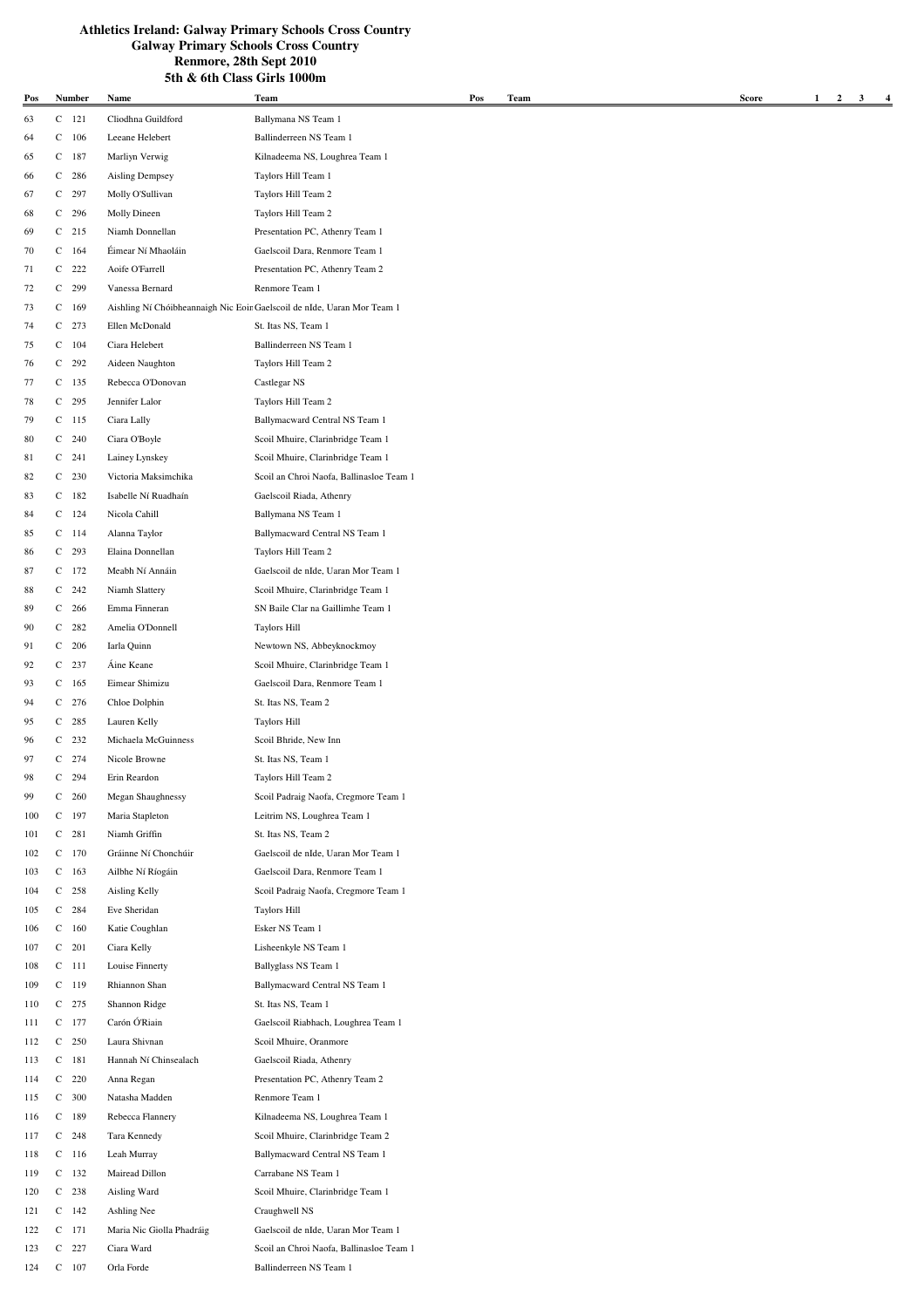185 C 105 Hannah Dodrill Ballinderreen NS Team 1

186 C 101 Katie O'Brien Annagh Girls NS, Ballyglunin Team 1

**Pos Name Team Number Pos Team Score 1 2 3 4** 125 C 249 Hanna Byrne Scoil Mhuire, Oranmore 126 C 316 Unknown unknown 127 C 283 Catherine Higgins Taylors Hill 128 C 263 Victoria Carrick Scoil Padraig Naofa, Cregmore Team 1 129 C 303 Claire Kenneen Renmore Team 1 130 C 269 Rebecca Downes SN Baile Clar na Gaillimhe Team 1 131 C 302 Alison O'Brien Renmore Team 1 132 C 251 Ciara O'Neill Scoil Mhuire, Oranmore Team 1 133 C 231 Karina Cannon Scoil Bhride, New Inn 134 C 209 Kathryn Dunne Newtown NS, Abbeyknockmoy Team 1 135 C 208 Chloe Spellman Newtown NS, Abbeyknockmoy Team 1 136 C 280 Maeve Killackey St. Itas NS, Team 2 137 C 277 Chloe Holohan St. Itas NS, Team 2 138 C 149 Amy Dolan Craughwell NS Team 2 139 C 109 Kate Tarpey Ballyglass NS Team 1 140 C 223 Imy Lundon Presentation PC, Athenry Team 2 141 C 175 Bébhinn Ní Mháille Gaelscoil Riabhach, Loughrea Team 1 142 C 185 Aisling McInerney Kilnadeema NS, Loughrea Team 1 143 C 304 Edel Beatty Renmore Team 1 144 C 110 Laura O'Connor Ballyglass NS Team 1 145 C 236 Stephanie Cannon Scoil Bhride, New Inn 146 C 167 Fionnuala Ní Chértinn Gaelscoil Dara, Renmore Team 1 147 C 166 Emily De Brún Gaelscoil Dara, Renmore Team 1 148 C 279 Lucy Doyle St. Itas NS, Team 2 149 C 221 Aoife Melia Presentation PC, Athenry Team 2 150 C 278 Danielle Stewart St. Itas NS, Team 2 151 C 309 Unknown Crumlin NS Team 1 152 C 113 Robyn Geoghegan Ballyglass NS Team 1 153 C 112 Nicole Connolly Ballyglass NS Team 1 154 C 315 Lara Nutley St. Ita's NS 155 C 188 Rachel Gacquin Kilnadeema NS, Loughrea Team 1 156 C 310 Unknown Crumlin NS Team 1 157 C 342 Casey Mac an tSaoi Scoil Fhursa, Nile Lodge Team 1 158 C 214 Emel Bouhlel McNamara Presentation PC, Athenry Team 1 159 C 168 Rachael De Brún Gaelscoil Dara, Renmore Team 1 160 C 243 Bríd Óg Gallagher Scoil Mhuire, Clarinbridge Team 2 161 C 190 Shauna Treacy Kilnadeema NS, Loughrea Team 1 162 C 158 Clare Monahan Esker NS Team 1 163 C 204 Síofra Bane Lisheenkyle NS Team 1 164 C 154 Tammy Klynsmith Craughwell NS Team 2 165 C 244 Hannah Byrne Scoil Mhuire, Clarinbridge Team 2 166 C 159 Gemma Collins Esker NS Team 1 167 C 179 Rachel Surman Gaelscoil Riabhach, Loughrea Team 1 168 C 118 Mary Raftery Ballymacward Central NS Team 1 169 C 229 Roseanna Cawley Scoil an Chroi Naofa, Ballinasloe Team 1 170 C 183 Niamh Ní Ghionúin Gaelscoil Riada, Athenry 171 C 267 Jayne Conlon SN Baile Clar na Gaillimhe Team 1 172 C 130 Maria Skehill Brackloon NS Team 1 173 C 314 Walczak Unknown 174 C 212 Shauna Kelly Newtown NS, Abbeyknockmoy Team 1 175 C 178 Eva De Priandragás Gaelscoil Riabhach, Loughrea Team 1 176 C 234 Sarah Glynn Scoil Bhride, New Inn 177 C 161 Niamh Kennedy Esker NS Team 1 178 C 157 Casey Cowen Esker NS Team 1 179 C 211 Rebecca Kelly Newtown NS, Abbeyknockmoy Team 1 180 C 129 Elisha O'Reilly Brackloon NS Team 1 181 C 155 Megan Brogan Esker NS 182 C 193 Emma Fennessy Labane NS Team 1 183 C 224 Kiisha Laotan Presentation PC, Athenry Team 2 184 C 228 Maria Brennan Scoil an Chroi Naofa, Ballinasloe Team 1